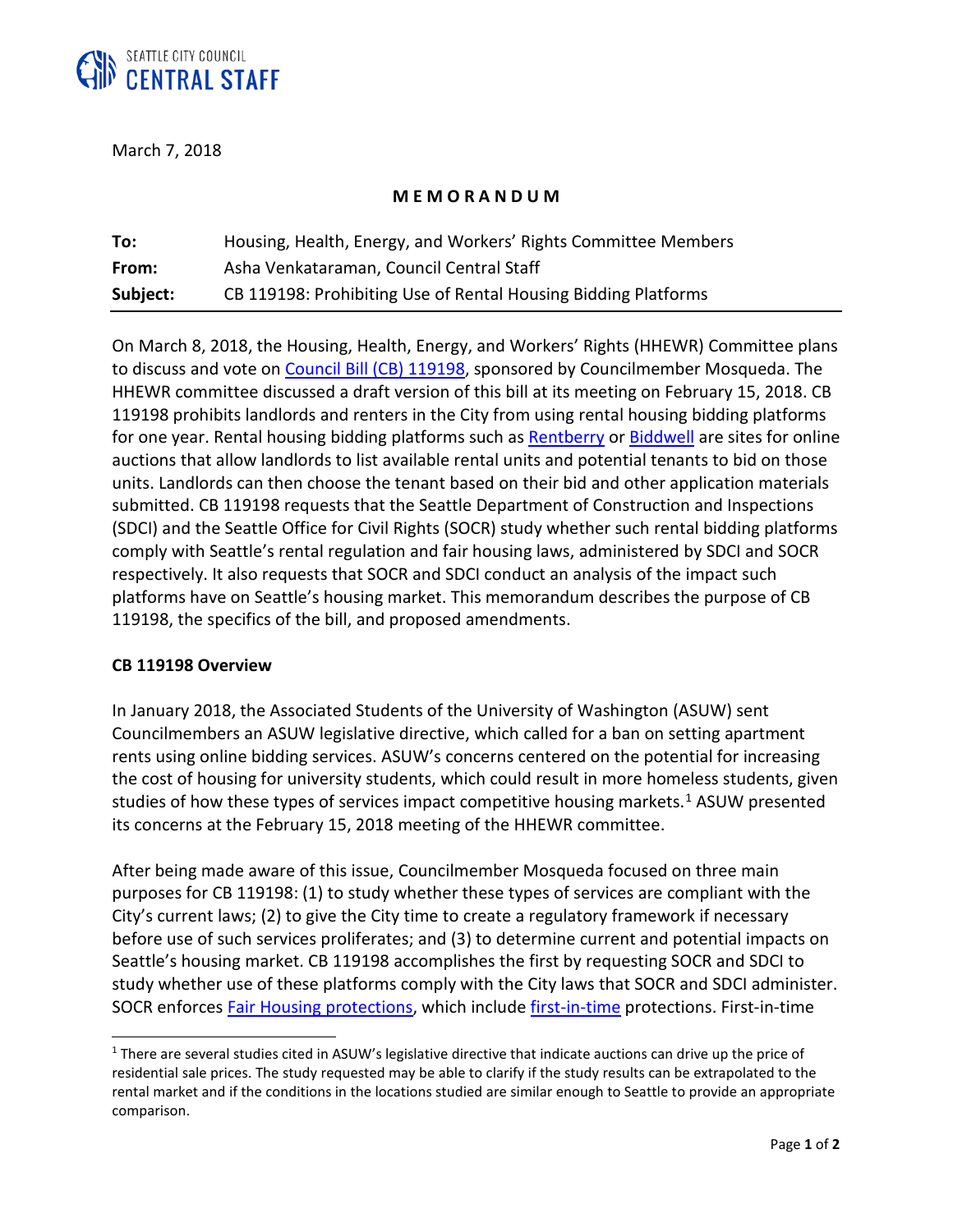requires a landlord to offer a rental unit to the first applicant who meets the landlord's advertised screening criteria. SDCI enforces [rental agreement regulations](https://library.municode.com/wa/seattle/codes/municipal_code?nodeId=TIT7COPR_CH7.24REAGRE) and [the housing code.](https://library.municode.com/wa/seattle/codes/municipal_code?nodeId=TIT22BUCOCO_SUBTITLE_IIHOCO) It is not currently clear whether these platforms are compliant with these laws. CB 119198 accomplishes the second by prohibiting landlords and potential tenants from using rental bidding platforms for one year, so that the City can determine if and how it wants to regulate these platforms. SDCI will enforce this prohibition under existing enforcement provisions in Seattle Municipal Code (SMC) Chapter 7.24. Lastly, CB 119198 accomplishes the third focus by requesting SOCR and SDCI study or select a third party to study the impact on housing markets, so the City is aware of the effects of platforms such as these on Seattle's housing market.

# **Proposed Amendments**

Amendment text is provided in Attachment A.

## Amendment 1, sponsored by Councilmember Mosqueda

This amendment adds recital language about the equity implications of rental bidding platforms and revises recital language to make clear the bill is concerned with rental housing markets, not residential sales.

This amendment also clarifies Section 3 of the legislation, specifying which departments and offices Council is requesting conduct studies. The amended language makes clear that the Office of Housing (OH) will be coordinating with SOCR and SDCI to study compliance with current City law, and conducting a study about the current and potential impacts that rental housing bidding platforms have or could have on equitable access to the City's rental housing market. This section asks OH to submit the study to the HHEWR committee within one year of CB 119198's enactment.

### Amendment 2, sponsored by Councilmember Juarez

This amendment adds an option for Council to extend the prohibition against use of these platforms for up to an additional twelve months if OH believes more time is necessary to complete the study requested by Council or Council needs more time to review the study and consider potential action.

### **Attachments:**

- A. Proposed Amendments to CB 119198
- cc: Kirstan Arestad, Central Staff Director Amy Tsai, Supervising Analyst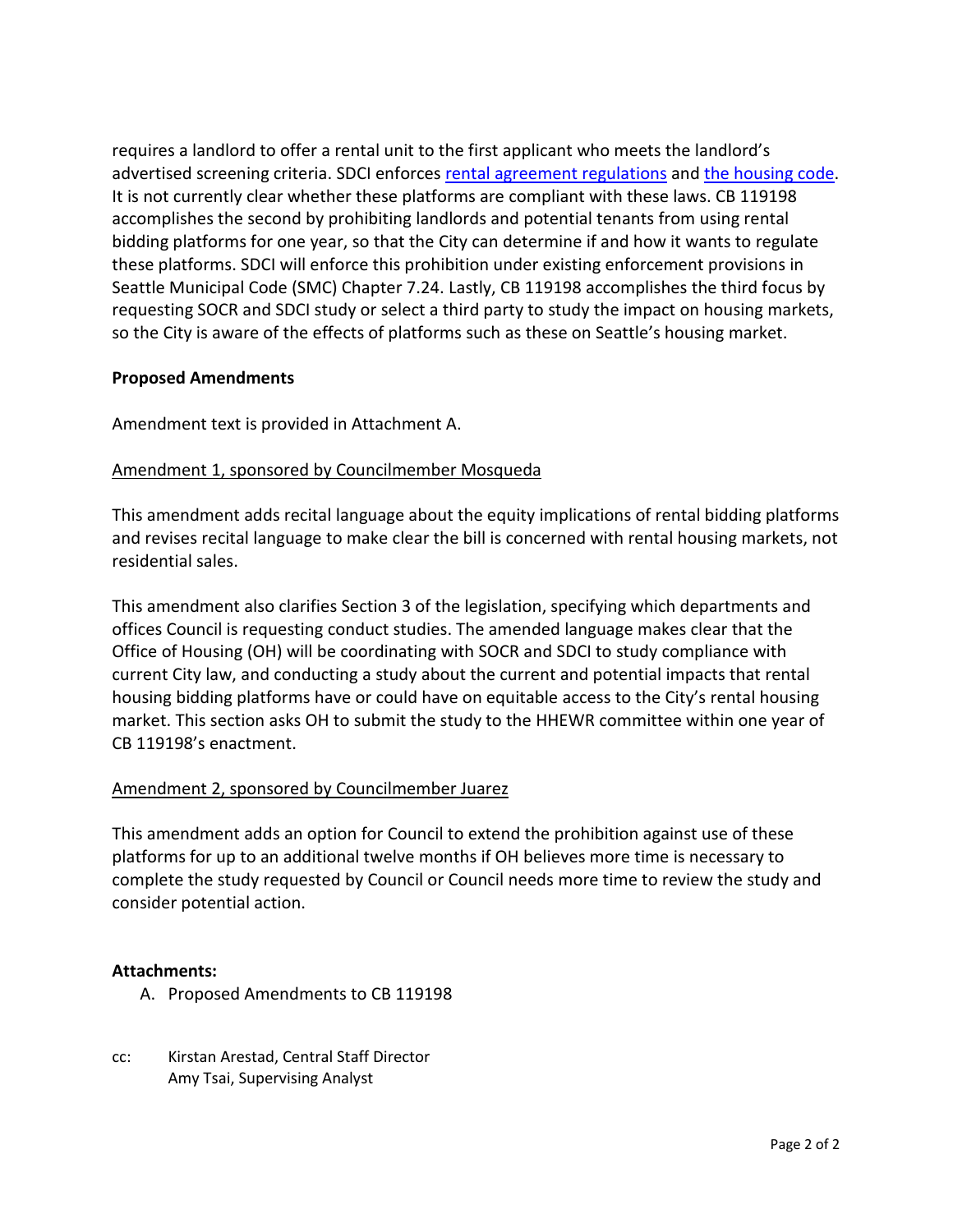#### Attachment A: Proposed Amendments to CB 119198

#### **Amendment 1, sponsored by Councilmember Mosqueda**

- WHEREAS, online or application-based platforms that: provide landlords the ability to list housing rental housing units, oblige potential tenants to bid on certain lease provisions, and allow landlords their choice of tenant based on the tenant's bid and screening criteria, have recently appeared in many housing markets, including Seattle's; and
- WHEREAS, over the past several years, the City Council has passed a variety of amendments to the Seattle Municipal Code regulating rentals, revising the housing code, and updating fair housing protections, resulting in a new and different regulatory landscape; and
- WHEREAS, emerging technologies have caused consumers to rapidly escalate the use of application based and online services, and it is unclear whether the structure and operation of these new services comply with the City's code, including new regulations such as first-in-time; and
- WHEREAS, Seattle's housing market has become very competitive over the past decade, causing scarcity issues for tenants and concerns City-wide about housing affordability; and
- WHEREAS, it is uncertain whether and how these services impact Seattle's rental housing market, as these services may have different effects on markets depending on the scarcity of housing supply; and
- WHEREAS, the benefits and drawbacks of such services to landlords and tenants have not been studied in Seattle; and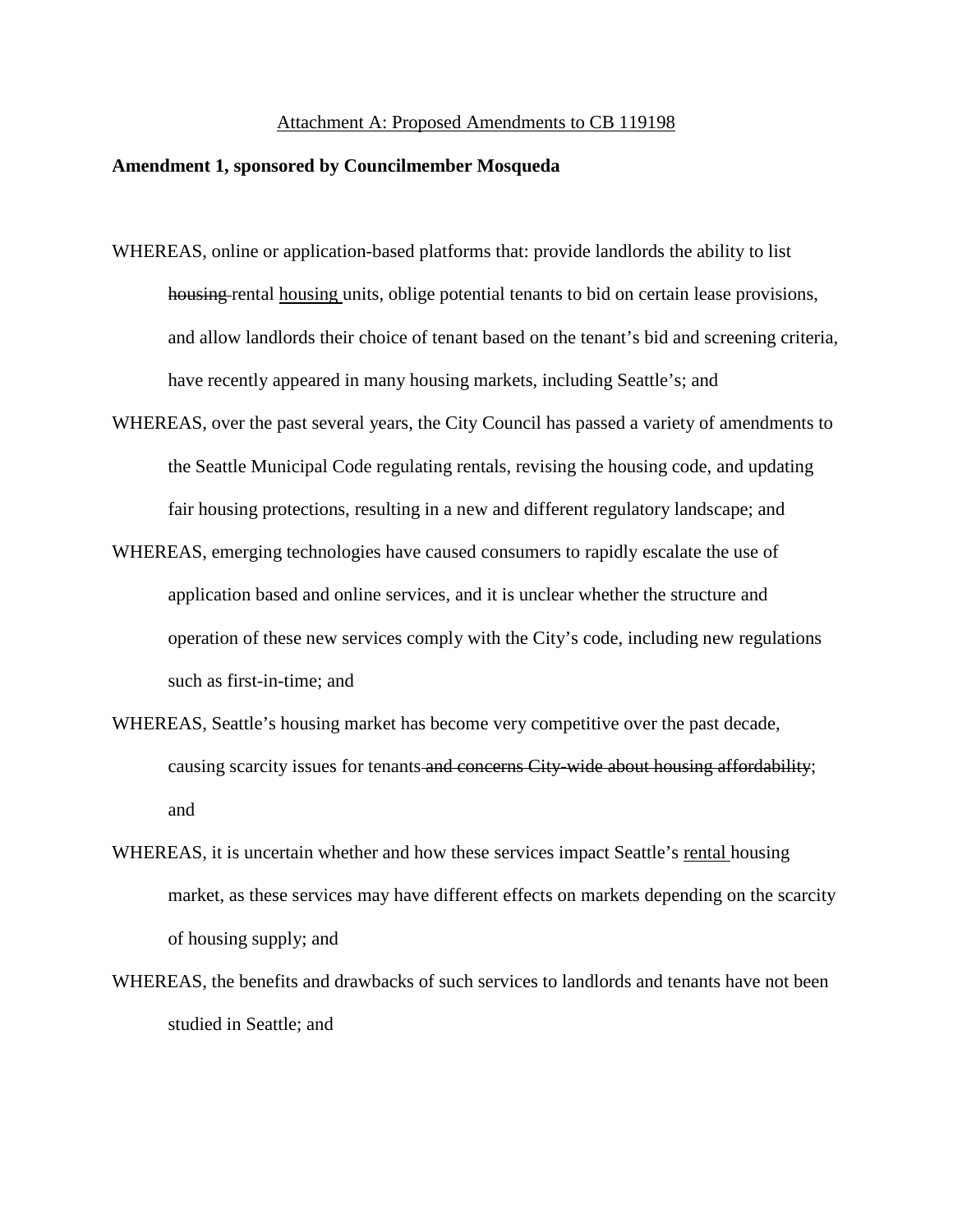- WHEREAS, the City of Seattle is committed to ensuring equitable access to rental housing, and platforms that require use of a computer and internet in order to access rental housing may hinder the ability for certain communities to meaningfully identify and obtain needed housing; and
- WHEREAS, the Council wishes to understand new technologies and innovation that may have impacts on communities throughout Seattle prior to these new technologies and innovations becoming entrenched without regard to whether their impacts are in line with Seattle's values of equity and Seattle's work toward expanding access to rental housing; and
- WHEREAS, the Council wishes to know more about how these services function and the impact they may have on Seattle's rental housing market before allowing landlords and tenants to use them within the City; NOW, THEREFORE,

\* \* \*

Section 3. The City Council requests that the Office of Housing coordinate with the Seattle Office for Civil Rights work with and the Seattle Department of Construction and Inspections, to conduct or select a third party to conduct a study of to determine whether rental housing bidding platforms comply with The City of Seattle's fair housing and rental regulation laws and conduct a study of and the current and potential impacts rental housing bidding platforms have and could have on equitable access to Seattle's rental housing market of allowing land lords and tenants to use such services within Seattle city limits. The Office of Housing shall submit the The study shall be submitted to City Council by \_\_\_\_\_\_\_\_\_\_\_, which should include compliance determinations by the Office for Civil Rights and the Department of Construction and Inspections, to the Chair of the Housing, Health, Energy, and Worker's Rights Committee of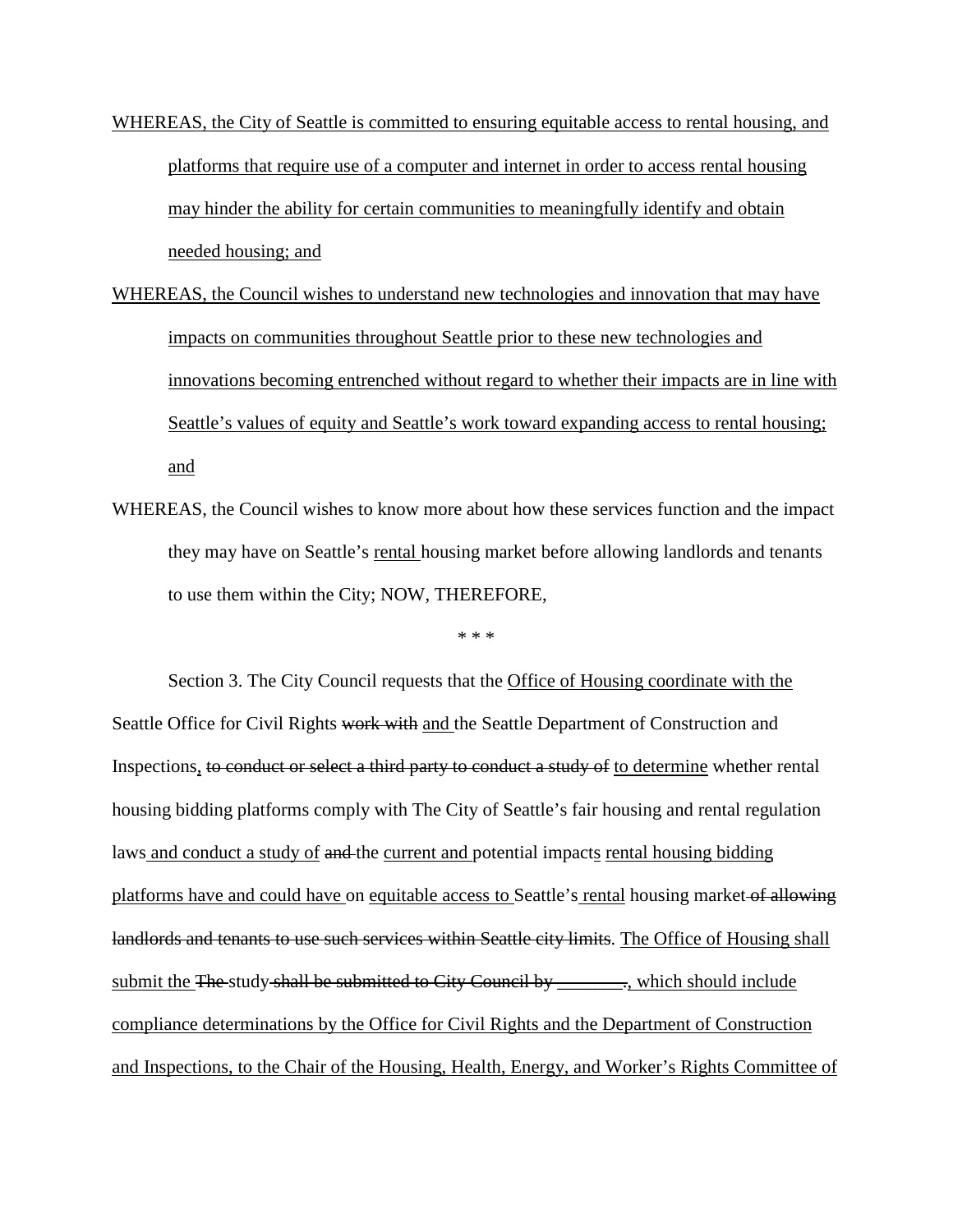City Council within twelve months of enactment of the ordinance introduced as Council Bill

119198.